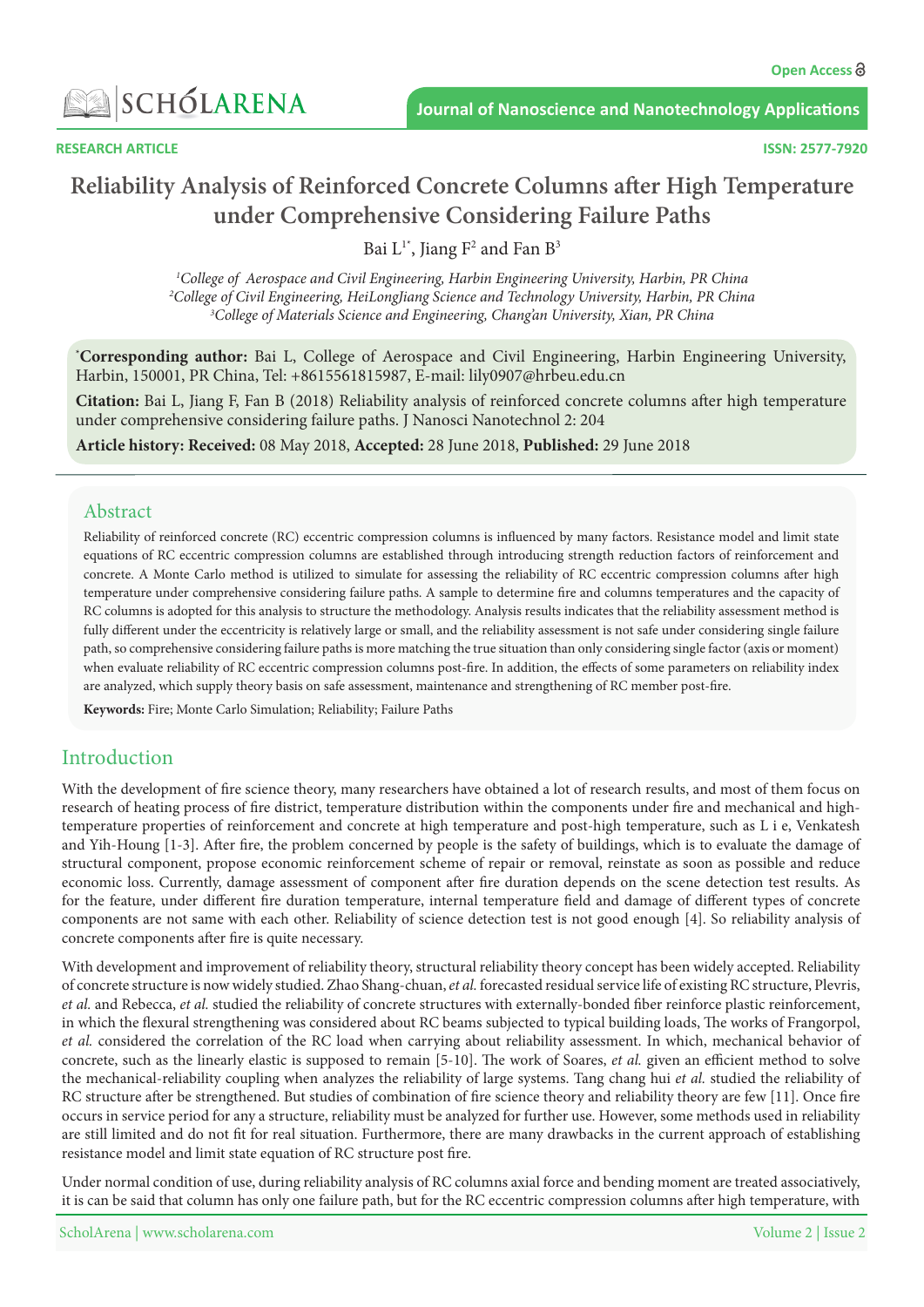different cooling mode and standing time, bending moments and axial forces are not entirely associated, and size of eccentric is not fixed during the column bearing force [12]. In this situation, if bending moments and axial forces are treated completely associative, then reliability index of column may be underestimated or overestimated. So for assessment of reliability of RC eccentric compression columns after high temperature, both complete association (one failure path) and independence (two failure paths) of bending moments and axial forces should all be taken consideration.

Reliability analysis of structural component after high temperature is based on the residual capacity of component, in this paper, strength reduced coefficient of reinforcement and concrete after high temperature are introduced, residual resistance expression of RC eccentric compression column encircled by fire is established. Comprehensively considering the failure path of eccentric compression columns after high temperature, reliability of eccentric compression columns after high temperature are analyzed. Analysis results of reliability are compared completely, and the difference is listed which can provide the theory basis for the safety assessment of eccentric compression columns after high temperature.

# Failure mechanism, concept of the limit state function

The reliability analysis condition of a damaged structure must be situation-specific and thus is a unique technical process that is difficult to codify, the concerns of safety, serviceability and durability are the same as with a new structure. The condition assessment must ensure that these performance requirements are met with acceptable reliability. However, current guidelines for evaluating damaged structures do not have a reliability basi; a new reliability assessment method is given in this paper.

Safety and serviceability provisions in codes and standards used in existing Structures and damaged structure take the form:

Required strength  $\leq$  Design strength

Deformation due to service loads  $\leq$  Deformation limit

Such reliability analysis are intended to ensure that the structure is safe under extreme loads and remains functional under building loads, especially for the damaged structure.

Uncertainties arise from variations in loads and material strength properties and member dimensions with different temperature, after the structure be fired, with the advances in structural reliability theory and probabilistic methods for analyzing uncertainty and setting performance criteria have accompanied the development of limit states equation as engineering field of endeavor. Limit state equation is defined based on the relation between stress S and resistance R, it occurs when exposure to stress exceeds the strength of the design. However, since

R and S are established by material performance and member dimension; they are characterized as random variables with corresponding means  $\mu_s$  and  $\mu_R$ , and  $\sigma_s$  and  $\sigma_R$ 

probability distribution function are  $f_s(s)$  And  $f_R(s)$ , respectively. The reliability is defined as  $R_r = 1 - P_f$ , where  $R_r$  stands for reliability and  $P_f$  stands for probability of failure which in turn is generally defined as:

$$
P_f = P(R < S) = \int_{-\infty}^{\infty} \left[ \int_{-\infty}^{S} f_R(r) dr \right] f_s(s) ds = \int_{-\infty}^{\infty} F_R(s) f_s(s) ds \tag{1}
$$

The performance function is expressed as follow,

$$
Z = R - S \tag{2}
$$

 $Z = 0$  in the case defines the boundary between the failure and the safe or reliable regions.

The limit state function is then defined as a generalization of  $Z = R - S = 0$ , when Z

is defined on multiple variables(i.e. vector  $X = x_1, x_2, \ldots, x_n$ ) and the relation between them

That defines the failure can take any form, linear or nonlinear. The damaged structure may require an assessment of structural adequacy and lead to possible modifications for further use.

$$
Z(X) = 0 \tag{3}
$$

such that failure occurs when  $Z(X) < 0$ . Thus, the limit state probability becomes e.g., [13]

$$
p_f = \int f(x)dx\tag{4}
$$

In which  $f_x()$  = *joint density function of X and the integration is performed over the region of* 

X which  $Z(X)$  < 0. The integration in Eq.4 usually is difficult for realistic structural Problems.

First-and second-order reliability methods (FORM/SORM) is usually be used to provide an alternate measure of reliability in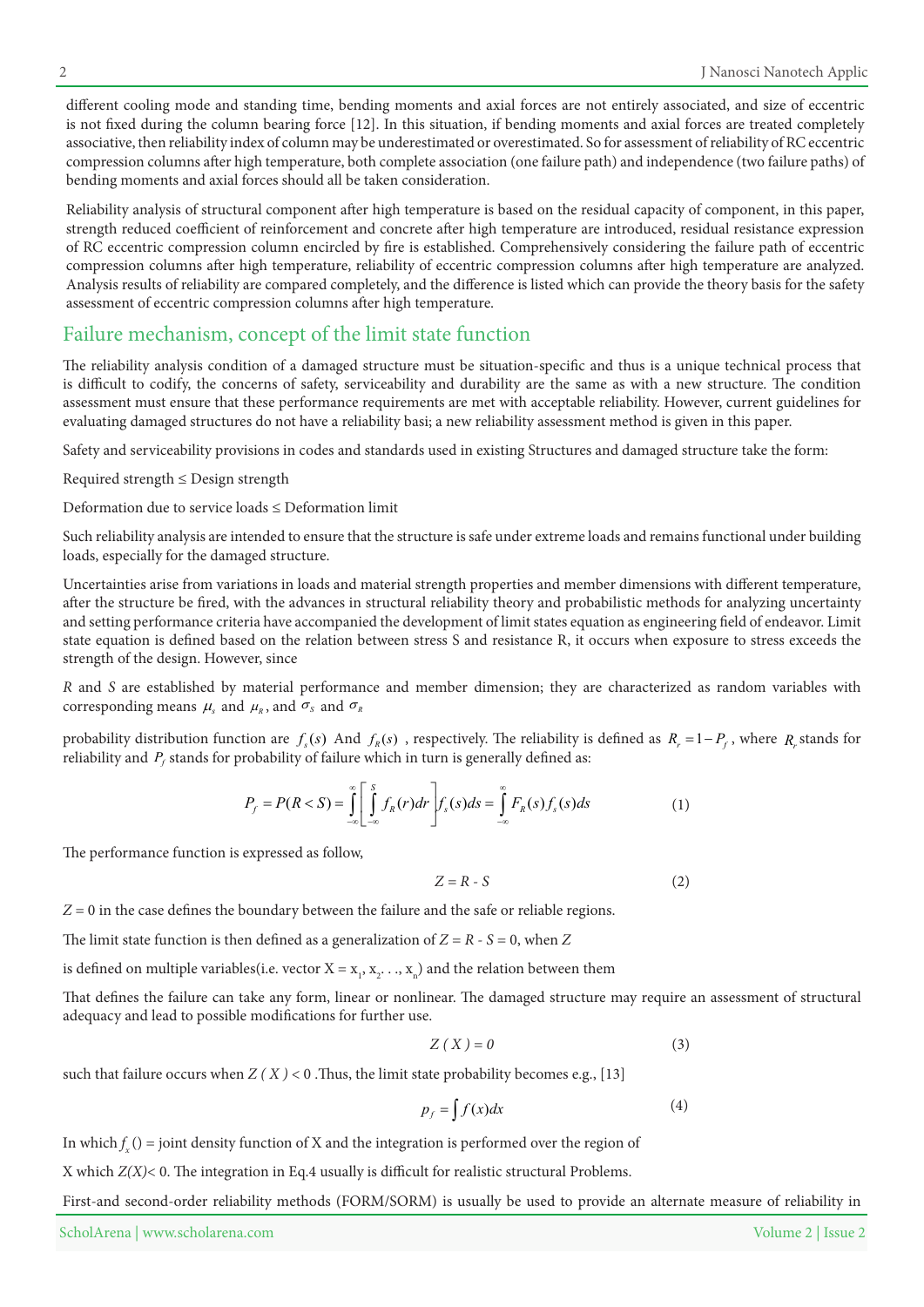terms of a reliability index,  $\beta$  [14,15]. Provided that the limit state is well-behaved, the probability,

$$
p_f = \phi(-\beta) \tag{5}
$$

$$
\beta = \frac{\mu_z}{\sigma_z}, R_r = \phi(\beta) \tag{6}
$$

Often is an excellent approximation for the true limit state probability, making FORM a tool For approximate numerical integration of Eq.4 and  $\beta$  and  $P_f$  more or less Interchangeable as Reliability measures. Alternatively, with advances in computation have come highly efficient Monte Carlo methods for direct evaluation of Eq.4, e.g., and this method is also adopted in this paper [16,17]. and this method is also adopted in this paper.

### Residual resistance calculation of eccentric compression column post-fire

Research results indicate that failure mode, limit strain of section and stress distribution of RC component after high temperature are similar to the one in room temperature [18]. So calculation method for the component in room temperature is suitable for the one after high temperature, but strength and deformation index of reinforcement and concrete are need to be modified. In this paper software SAFIR from literature is used to carry on thermal analysis of RC column to obtain the strength reduced coefficient [19]. Before the formula is introduced into this paper, the following assumptions were made:

(1) Concrete aggregate is siliceous, residual deformation of each element of concrete is same with each other, which means: residual stress is ignored, and component deformation made by uneven distribution of temperature meets the plane assumption.

(2) Component deformation made by shear is ignored.

- (3) Column section size meets;  $b / h < 2.0$ , high temperature tensile resistance is ignored ( $f_c^T = 0$ ).
- (4) Both ends of column are hinged, and deflection line meets sine half-wave.
- $(5)$  Column is subject to four-face fire.
- $(6)$  Distribution of temperature of column section is got through ANSYS software, just like [20].

Explanation for assumption (3) is: During heating and cooling process, expansion and contraction of concrete is unequal. The size of residual deformation depends on the type of aggregate and the temperature of fire. Since the distribution of temperature concrete component is uneven, so the residual stress is in the component is uneven. Obviously, the size and distribution of residual stress depend on distribution of temperature. When the temperature gradient distribution is large, the residual stress is large, which affects high temperature elements where fire occurs quickly, the time is short and the surface of component. When the residual bearing capacity is calculated, these elements take a small portion in the component, and thermal deformation of reinforcement and concrete is close with each other, so this influence is ignored.

Calculation formula of residual resistance of eccentric compression column is subject to four-face fire is as followed:

$$
\begin{cases}\nR_N = \varphi_c(t) f_c b x + \varphi_{yc}(t) f_y A_s - \sigma_s(T) A_s \\
R_M = \varphi_c(t) f_c b x (h_0 - \frac{x}{2}) + \varphi_{yc}(t) f_y A_s (h_0 - a_s)\n\end{cases}
$$
\n(7)

Where  $R_N$  And  $R_M$  Are the axial force and bending moment of eccentric compression column after fire, respectively. fc is the room temperature compress strength of concrete.

*b* is width of column section.  $h_0$  is the effective height of column section.  $A_s$  and  $A_s$  are the section area of reinforcement when *reinforcement bears the tension and compression, respectively.*  $\sigma_s(T)$  *is the reinforcement stress of column after fire.*  $\varphi_c(t)$  *and*  $\varphi_{\omega}(t)$  are strength reduced coefficient of concrete and reinforcement with different fire duration time, respectively, The calculation formula is as followed:

$$
\varphi_c(t) = \frac{\sum_{i=1}^{n} A_{ci} f_{ci}(t_{ISO})}{A_c f_c} = \frac{\gamma(t_{ISO})}{\sqrt{1 + (0.3 A_c^{-0.5} t_{ISO}) A_c^{-0.25}}}
$$
\n
$$
\varphi_{yc}(t) = \gamma(t_{ISO}) \times (1 - \frac{0.78t_{ISO}}{0.05d + 0.11}) \ge 0
$$
\n(8)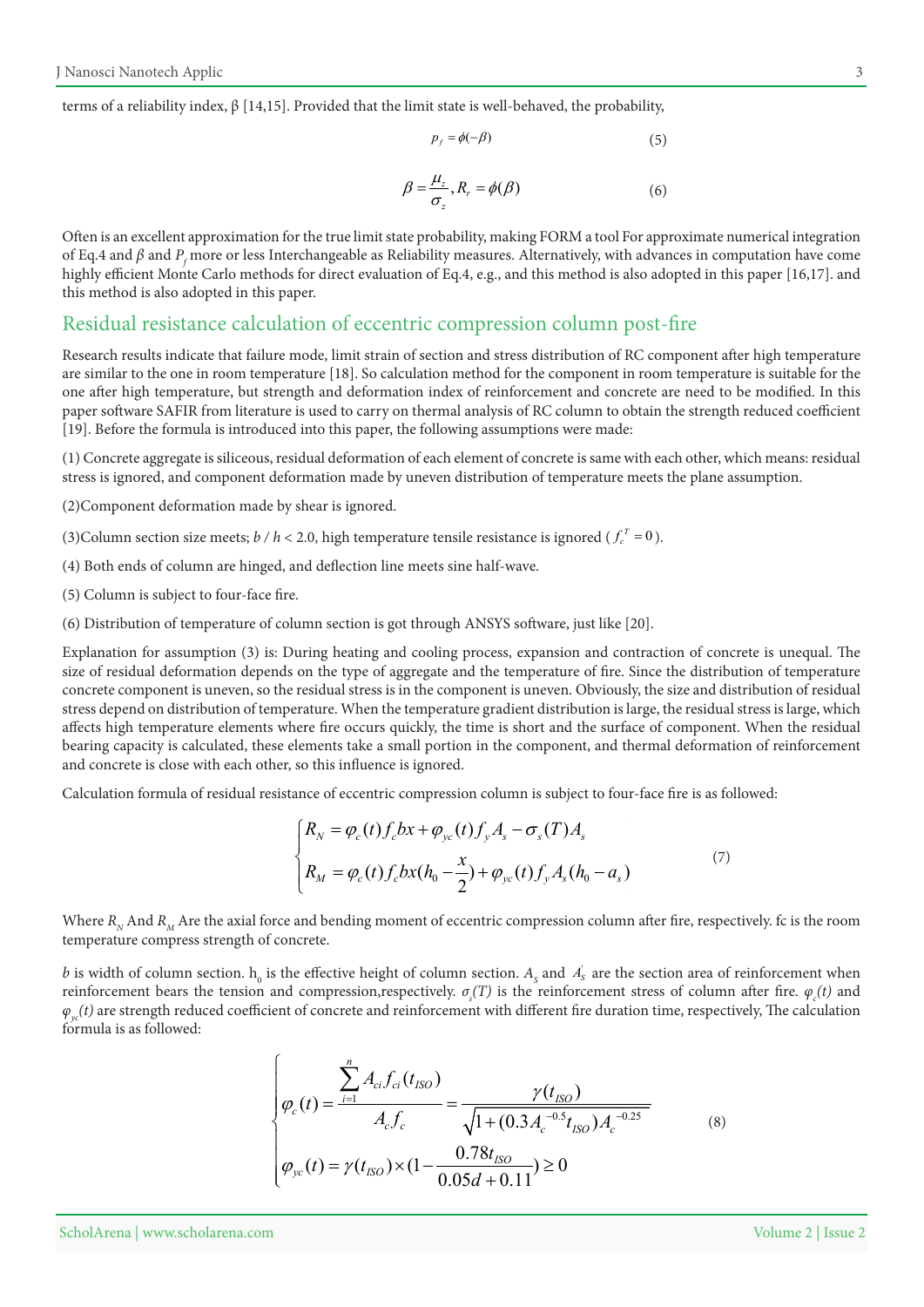Where  $t_{\text{ISC}}$  is fire duration time of standard heating curve,  $A_c$  is section area of column,. d' is thickness of protective layer,  $f_c$  is compress strength of concrete prism when the temperature is *T*.  $\sum A_{ci} f_{ci}(t_{ISO})$  is the sum of  $A_{ci} f_{ci}$  of each element i when the whole section is divided into n finite element meshes.  $γ(t_{IBO})$  is calculated by the following equation:

$$
\gamma(t_{ISO}) = \begin{cases} 1 - 0.3t_{ISO} & t \le 0.5h \\ 0.85 & t > 0.5h \end{cases}
$$
(9)

$$
\xi_b = \frac{\beta_1}{1 + \frac{f_{yT}}{0.0033 E_s(T)}}
$$
(10)

Where,  $E_{\text{s}}(T)$  is elastic modulus of reinforcement after fire duration which is determined by [11].

$$
E_s(T) = (100.53 - 0.0265 \text{ T}) \times 10^{-2} E^s 20^{\circ} \text{C} \times \text{T} \le 900^{\circ} \text{C}
$$
 (11)

Where  $E<sub>s</sub>$  is the elastic modulus of reinforcement in room temperature.

# Reliability analysis of RC column with different failure path after high temperature

### Establishment of the limit state equation of eccentric compression column after fire

Residual resistance fore of eccentric compression column after temperature is R, constant Load effect is S<sub>c</sub> and variable load effect is  $S_{\alpha}$ . Limit state equation of column is:

$$
Z = R - SG - SQ = 0 \tag{12}
$$

bending moment envelope graph is left-right asymmetric, the peak point shifts to the right and small eccentric section expands on When the eccentric compression column withstands high temperature along the section height direction, whose axial forcethe high temperature side of eccentric compression, the large eccentric section reduces. RC column has severa failure paths under bending moment and axial force. Eccentricity  $e_{_0}$  >0, axial force-bending moment graph is showed as Figure 1.



**Figure 1:** Axis force–bending moment correlative curve of columns af-<br>ter tensile region is subject to high temperature

As shown in Figure 1, point B is a critical point between large and small eccentric compression damage.  $e \geq e_{_{B'}}$  tension reinforcement in the high temperature of component firstly yields, and then concrete in compression zone is crushed, which large eccentric compression damage occurs.  $e < e_n$ , concrete in low temperature of component is crushed firstly.

The same side of the compression steel has reached the compress yield stress strength, and small eccentric compression occurs. As shown in Figure 1, the curve is the limit state of RC columns one after high temperature. When load is within the curve, and column section is safe, on the contrary, when load is located outside of curve, the section is not safe.

When eccentricity  $e_o$  is a constant, axis force and bending moment is correlative. For example, the path  $P\text{-}P_{\text{-}j}$  in Figure 1, eccentricity is variable, and  $e_0 = M_s / N_s$ , axial force and bendingmoment change randomly. The paths  $P$  -  $P_s$ ,  $P$  -  $P_t$  and  $P$  -  $P_s$  mean that axial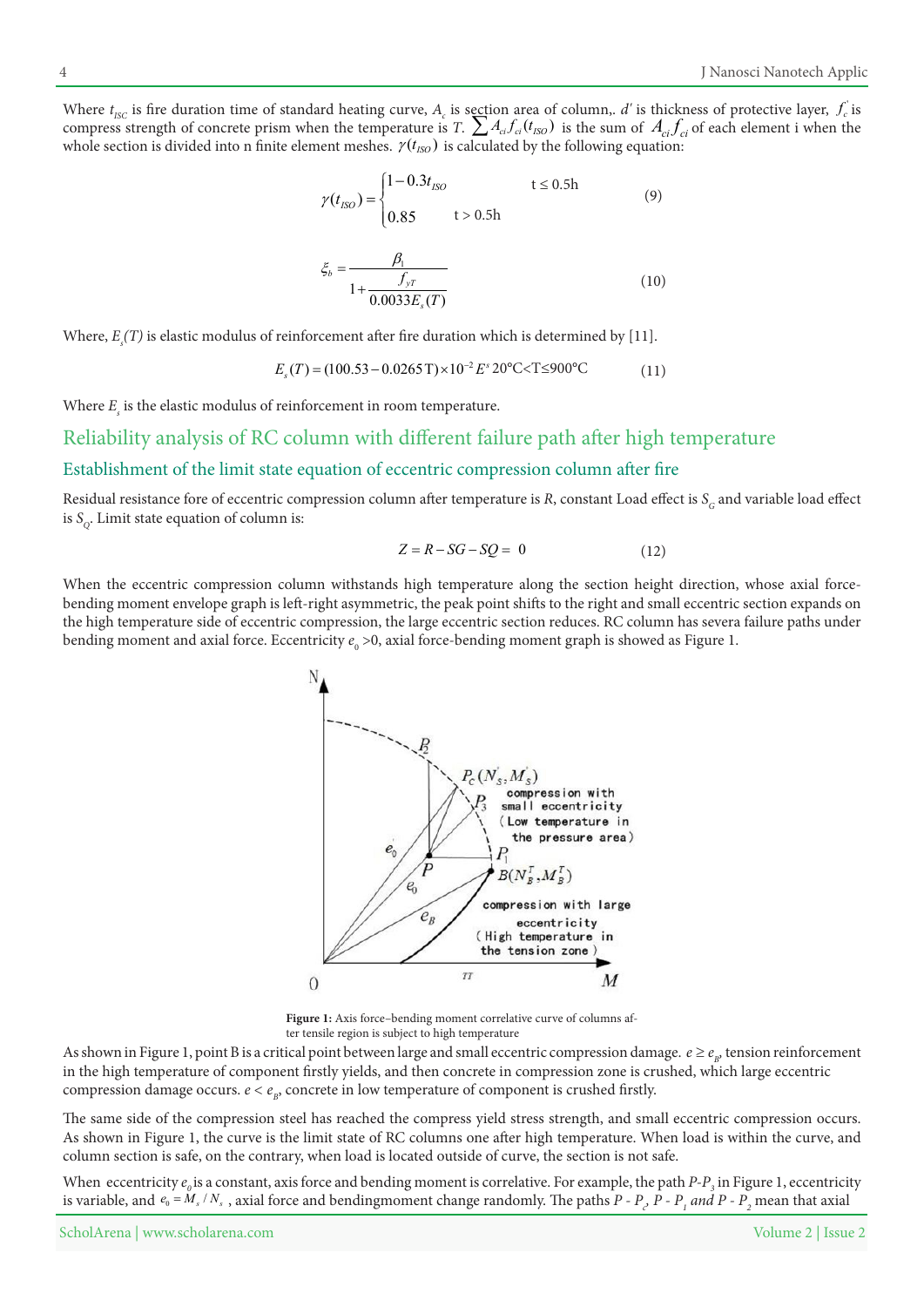force and bending moment is independent with each other.

#### Digital characteristic of residual resistance of column

According to the standard, permanent loads effect of building structure obeys normal distribution [20]. Variable load effect obeys extreme value I distribution. In this paper, resistance of RC column after fire is the sum of product of multiple random variables which obeys Logarithmic normal distribution by the central limit theorem. Segmented regression analysis of experiment data of average compress strength of reinforcement and concrete after fire in literature shows that variability of  $\varphi_c(t)$  and  $\varphi_{vc}(t)$  in equation (2) is very small, and meanwhile, variability of elastic modulus  $E_s(T)$  is small [21,22]. So all these variables can be treated as constant. Distribution of x can be obtained by the error transfer .Digital characteristic about random variables should be given, such as the mean and variation coefficient and probability distribution and so on, in this paper, each resistance and load variable used in the reliability analysis should be representative of values that would be expected in here, some variables used in reliability analysis used in this paper be given. A brief summary of dates that will be used in subsequent examples are presented in Table 1  $\overline{[23]}$ .

| Random<br>Variable | <b>Physical meaning</b>                 | Mean<br>value | <b>Variation</b><br>coefficient | Distribution type                          |  |
|--------------------|-----------------------------------------|---------------|---------------------------------|--------------------------------------------|--|
| $f_c$              | Height of column                        | 1.00          | 0.02                            | Normal distribution                        |  |
| $h_{0}$            | Section effective<br>height             | 1.00          | 0.03                            | Normal distribution                        |  |
| f                  | Strength of steel                       | 1.01          | 0.16                            | Normal distribution                        |  |
| $f_c$              | Strength of concrete<br>C <sub>30</sub> | 1.41          | 0.19                            | Normal distribution                        |  |
| $A_{s}$            | Area of steel                           | 1.00          | 0.03                            | Normal distribution                        |  |
| $\mathbf{X}_{s}$   | Height of compression<br>section        | 1.00          | 0.03                            | Normal distribution<br>Normal distribution |  |
| N'                 | Axial force                             | 0.01          | 2000                            |                                            |  |
| M'                 | Bending moment                          | 0.01          | 1500                            | Normal distribution                        |  |
| $S_G$              | Permanent loads effect                  | 1.06          | 0.07                            | Normal distribution                        |  |

Table 1: Statistic parameters of random variables

#### Reliability analysis of RC eccentric compression column after fire by using Monte Carlo method

In this paper Monte Carlo method is used to analyze the reliability of RC eccentric compression column after fire, Flow chart showed as Figure 2.



Figure 2: Flow chart of Monte-Carlo method for structural reliability and failure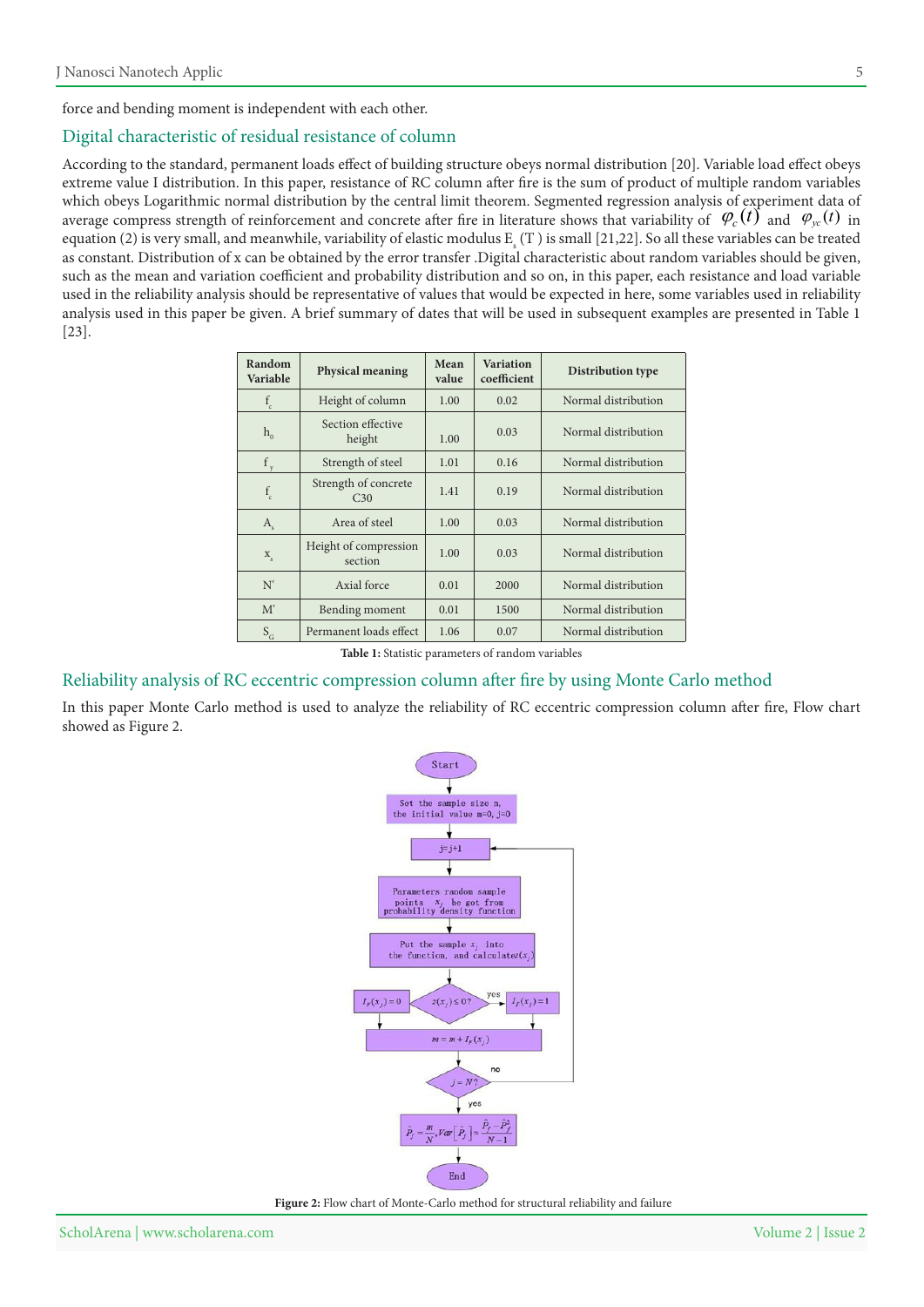Specific steps are as followed:

(1) Sample values of load, section dimension and material strength are calculated by probability distribution of load, section dimension and material strength.

(2) For the given initial eccentricity  $e_{\rho}$ , relatively height of compression zone boundary  $\mathcal{E}_{b}$  is determined (3)  $\sigma_s(T) = f_{yT}$ ,  $x \le \xi_b h_o$  can be examined

If the formula is set up, large eccentric damage occurs in the component, if not, then small eccentric damage occurs in the component, x should be recalculated.

(4) According to x, axial capacity  $R_N$  and moment capacity  $R_M$  of column after fire can be calculated.

 $(5)$  By using of generation of random numbers, a group of random axial forces

 $N_s$ And random bending moment  $M_s$ can be produced.

 $(6)$  Eccentricity e0 is calculated under random axial forces and random bending moment.

Then compression bearing capacity  $N_p$  and flexural capacity  $M_p$  are calculated.

(7) Z can be calculated by Equ.12, If  $Z < 0$ , then the component fail. Otherwise the component does not fail.

(8) Repeat the above process N (N = 1, 000, 000), the ratio of total number of component failure and N is failure probability of .component

By using the above method, reliability index of column with different fire-duration time and different eccentricity  $e_0$ 

# Numerical examples

A RC column has symmetrical reinforcement configuration, and section dimensions :are

 $b = 300$ mm,  $h = 400$ mm, concrete aggregate is siliceous, with the strength level:  $C_{30}$ ,

 $f_c$  = 14.3MPa, thickness of concrete cover is 25mm ( $a_s$  = 35mm). Reinforced in column has

symmetrical configuration  $f_y = f_{y'} = 300 \text{MPa}$  . Area of reinforcement is  $A_s = A_s' = 2264 \text{mm}^2$ .

Eccentricity  $e_o / h_o$  is 0~2.0. The initial temperature is *T* = 20 °C, and the column is encircled

by fire. Cooling method is a natural cooling. Reliability analysis of column is carried on with the fire-duration time: half an hour, one hour and one and a half hours. Here axial force effect and bending moment effect made by permanent load standard value and variable load

standard value are equal with each other:  $S_{CK} = 120$ kN(kN . m),  $S_{CK} = 60$ kN(kN . m).

# **Calculation of**  $\varphi_c(t)$  and  $\varphi_{yc}(t)$

The values of  $\varphi_c(t)$  and  $\varphi_{yc}(t)$  are shown in Table 2.

| Fire-duration time t/h | $\varphi_c(t)$ | $\varphi_{yc}(t)$ |
|------------------------|----------------|-------------------|
| 0.5                    | 0.688          | 1.00              |
| 1.0                    | 0.547          | 0.88              |
| 1.5                    | 0.406          | 0.76              |

Table 2: Strength reduction coefficient of rebar and concrete after different fire duration

### Reliability analysis of eccentric compression column after fire

According to force characteristics of eccentric compression columns after fire, in this paper, bending moment and axial force are treated as two failure conditions to analyze the reliability of columns which are independent random variables and fully relevant random variables. Two types of reliability of column by using previous mentioned method are shown in Figure 3.

As shown in Figure 3, columns reliability indexes of two types of decrease with the increase of fire-duration time. When  $e_0 = 0$ , considering one failure path and two failure paths, reliability indexes of column after fire is same with each other. When eccentricity is small, reliability index calculated by two failure paths is bigger than the one calculated by one failure path, when eccentricity is large, situation is reversed. So when eccentricity is small, reliability calculated by two failure paths is not safe, and when eccentricity is large, reliability calculated by one failure path is not safe.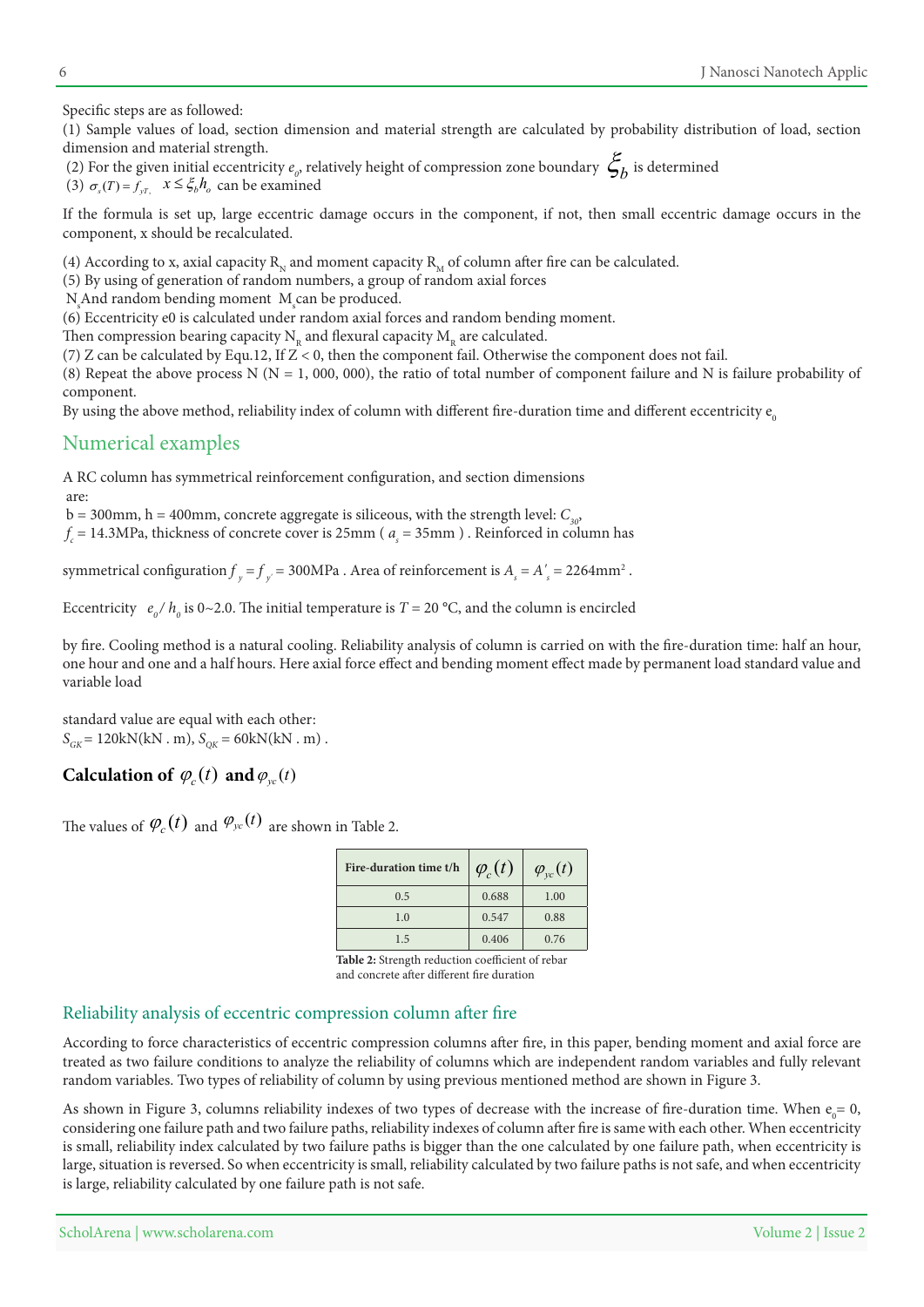



#### Factors influencing reliability of columns

Factors influencing reliability index of columns are section dimension, strength of reinforcement and concrete, ratio of reinforcement  $\rho_s$ , slenderness ratio  $l_o$  / *b*, thickness of protective fire layer. The calculated method of examples is utilized to analyze the reliability index  $β$ , and the analyzed results showed as Figure 4-7, and conclusions got as following:

1. under the same strength of concrete and ration of reinforcement, sectional dimension

Is not influenced on columns reliability obviously, while thickness of protective fire layer is influenced on reliability index obviously. 2. Showed from Figure 4, with the increase on longitudinal bar ratio, the reliability index is also increase, which main on the lower variability of reinforcement strength, the increase on ratio of reinforcement make the variability of resistance become lower, so the reliability index increase, but the influence is not obviously.

3. Showed from Figure 4 and Figure 5 the influence on reliability index by concrete strength is obviously than reinforcement strength, on the whole the influences are not obviously 4. Showed from Figure 4 and Figure 5 and Figure 6, the influence on reliability index by slenderness

ratio  $l_o / b$  is more obviously, when  $l_o / b = 40$ , the reliability index is get  $\beta = 3.3$ .







**Figure 5:** Influence on reliability index β by slenderness ratio and ratio of reinforcemen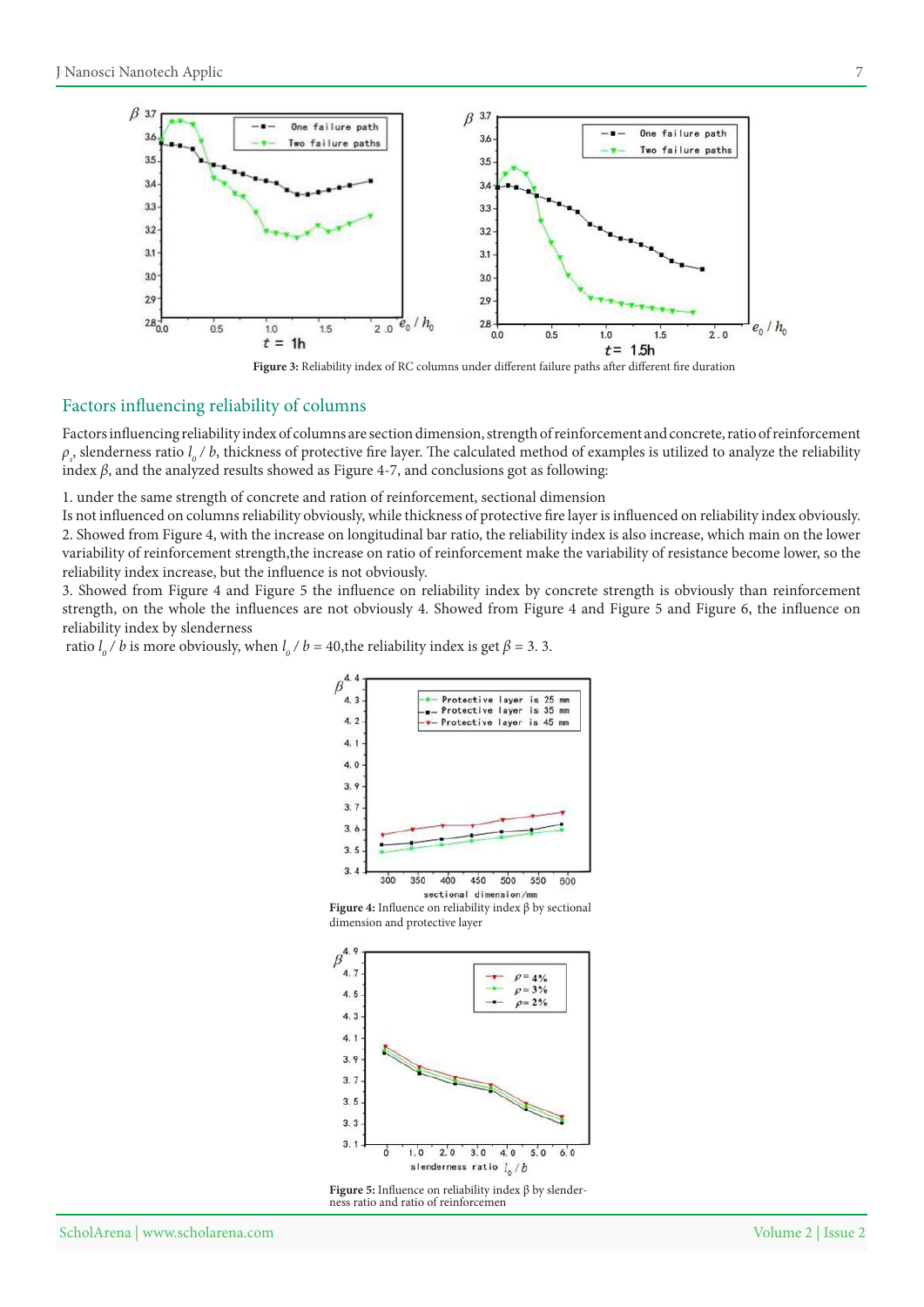

Figure 6: Influence on reliability index β by strength of reinforcement



Figure 7: Influence on reliability index β by strength of concrete

# Conclusion

Strength reduced coefficients of reinforcement and concrete after fire are introduced, resistance model and limit state equations of RC eccentric compression column encircled by fire are established; Axis -moment correlative curve and several different failure paths of eccentric compression column subjected to fire are analyzed; Monte Carlo method is utilized to analyze the reliability of eccentric compression reinforcement concrete columns after high temperature under comprehensive considering failure paths. Analysis results indicate that Columns reliability indexes decrease with the increase of fire-duration time. When  $e_o$ , Reliability indexes of column with different failure paths is same with each other. When eccentricity is small, reliability index calculated by two failure paths is bigger than the one calculated by one failure path, when eccentricity is large, reliability index calculated by two failure paths is smaller than the one calculated by one failure path. So reliability assessment of column subjected to fire should be taken two situations into account; several factors influenced on reliability index are analyzed, analyzed results indicated that slenderness and fire time influenced on reliability are obviously, especially when fire time is get  $t = 1.5h$ , the other factors such as section dimension, strength of concrete and reinforcement, ratio of reinforcement protective fire layer are influenced on reliability index are not so obviously.

### Current unresolved issues and research needs

There are a number of issues that need to be addressed in research to develop and implement rational reliability-based condition assessment criteria. The following issues have arisen in the writer's own professional experience. Readers undoubtedly will be able to add to the list.

In contrast to new construction, the economic impact of required changes to damaged buildings to meet updated safety requirements may be very large; this is a significant current issue in the area of seismic rehabilitation. Many jurisdictions require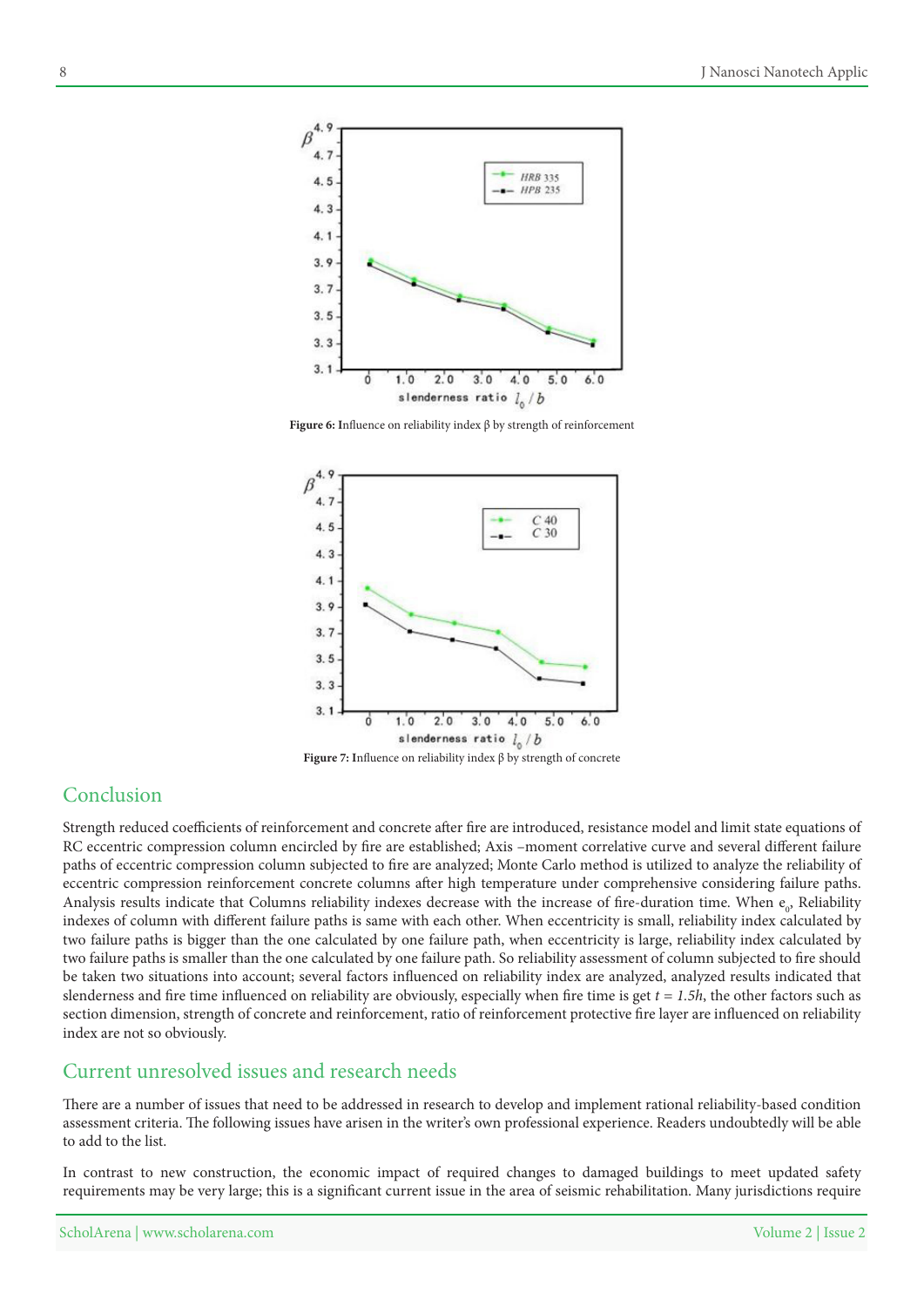that if renovations exceed some percent (for example,50%) of the value of the property, the building must be upgraded to conform to current standards (and,by inference, the level of reliability inherent in new construction). In other cases, a reduced level of performance may be approved by the authority having jurisdiction. What is the appropriate policy if the code loads have gone up and the building cannot meet the new code, even if it meets the old? What risk is acceptable in this case, and what target reliability measures should be met by the evaluation criteria? What are the legal implications of using assessment criteria for damaged buildings that are different from those used for new?

Validation of reliability models by comparing predicted and observed structural failure rates is not practical or informative for the majority of civil engineering structures because the failure rates are low. There are only limited failure data available, and seldom does a sufficient sample of a given type of structure accumulate before changes in technology or the economic climate cause changes in construction. Details of most structural failure investigations are held confidential. Because of these difficulties, the first generation of reliability-based codes was developed by calibration to existing acceptable practice for new construction. This calibration option requires rethinking in applying it to damaged construction, since what is existing acceptable practice is not clear. Many older structures were constructed with archaic materials. How does one determine strength criteria probability for members such as cast-iron columns or wrought-iron beams? Moreover, when old members are reinforced with new materials, what are appropriate strength criteria for the resulting composite structural member? How does one determine dimensions and other structural properties of repaired sections, e.g. slabs repaired by adding concrete, concrete columns strengthened with external steel reinforcing jackets, etc? Methods for determining such engineering properties are not well defined.

What are suitable limit states for evaluating damaged structures? Current design of new construction focuses on individual members. Consideration of the behavior of the structural system as a whole may pay handsome economic dividends in structures with even a modest capacity for load sharing. What sort of consideration (if any) should be given to nonstructural components? Structures post-fire, for example, partitions were not uncoupled from the frame as they are in new construction, giving rise to much stiffer structures. The beneficial effect of such stiffening might be taken into account in some way. How? For some limit states related to fire, strength is lesser in importance to ductility and performance is determined by construction detailing. How should one verify an energy dissipation limit state?

Finally, how does one go about codifying procedures for condition assessment of damaged buildings, given the unique nature of each situation? For a codification effort to be successful, certain generally applicable principles and procedures must be identified. As a minimum, the following would be necessary: a statement of general principles and requirements for acceptable structural component and system behavior, based on structural reliability; requirements for data collection by inspection and nondestructive evaluation; recommended statistically-based methods for analysis and synthesis of data; and a reliability-based but deterministically appearing performance check, load test, or other action required to verify safety. The code should support the engineer in addressing the factors identified previously: changes in load-carrying requirements due to changes in use, potential structural deterioration due to aggressive environmental factors, accidents or abuse; and service life extensions.

### Acknowledgement

◆ Supported by Heilongjiang Natural Science Foundation (G023016003).

◆ Supported by Harbin Science and Technology Innovation Research Fund (G023316004).

#### References

1. Lie TT, Kodur VR (1996) Thermal and mechanical properties of steel-fibre-reinforced concrete at elevated temperatures Canadian. J Civil Eng 2: 511-7.

- 2. Venkatesh K, Mahmud Dwaikat, Rustin Fike (2010) High-Temperature Properties of Steel for Fire Resistance Modeling of Structures. J Mat Civil Eng 22: 423-34.
- 3. Yih-HC, Yun-FC, George CY, Maw-SS (2009) Experimental research on post-fire behaviour of reinforced concrete columns. Fire Safe J 44: 741-8.
- 4. Xu JT (2007) Experiment on damage assessment and theory research of concrete component post-fire [D] Tongji university Thesis: 42-63.
- 5. Zhao S, Zhao G (2001) Prediction of remaining service life of existing concrete structures based on reliability [J]. Building Science 5: 104-9.

6. Plevris N, Triantafillou TC, Veneziano D (1995) Reliability of RC Members Strengthened with CFRP Laminates. ASCE J Structural Eng 121: 1037-44.

7. Rebecca AA, Vistasp MK (2008) Calibration of resistance factors reliability based design of externally-bonded FRP composites [J]. Composites: Part B 39: 665-79. 8. Frangopol DM, Ide Y, Iwaki I (1966) Effects of load path and load correlation on the reliability of concrete columns in: probabilistic mechanics and structural

reliability. Proceedings of the seventh specialty conference, Worcester, Massachusetts, USA : 206-19. 9. Frangopl DM, Ide Y, Spacone E, ivaki I (1966) A new look at reliability of reinforced concrete columns J S stuct Saf 2: 123-50.

10. Soares RV, Mohamed A, Venturini WS (2002) Reliability analysis of nonlinear reinforced concreteusing the response surface method .Reliab Eng Syst Saf 75: 137-56.

11. David MM, Enrico SD, Frangopolb M (2001) New light on performance of short and slender reinforced concrete columns under random loads. Eng Sturctures 23:147-57.

12. Shahid I, Ronald SH (2011) Capacity reduction and fire load factors for LRFD of steel columns exposed to fire, Fire Safety J 46: 234-42.

13.Xuefei G, Jingjing H, Ratneshwar J, Yongming L (2012) An efficient analytical Bayesian method for reliability and system response updating based on Laplace and inverse first-order reliability computations. Reliability Eng Sys Safety 97: 1-13.

14 Melchers RE, Ahammed M (2004) A fast approximate method for parameter sensitivity estimation in Monte Carlo structural reliability Original Research Article. Comp & Structures 82: 55-61.